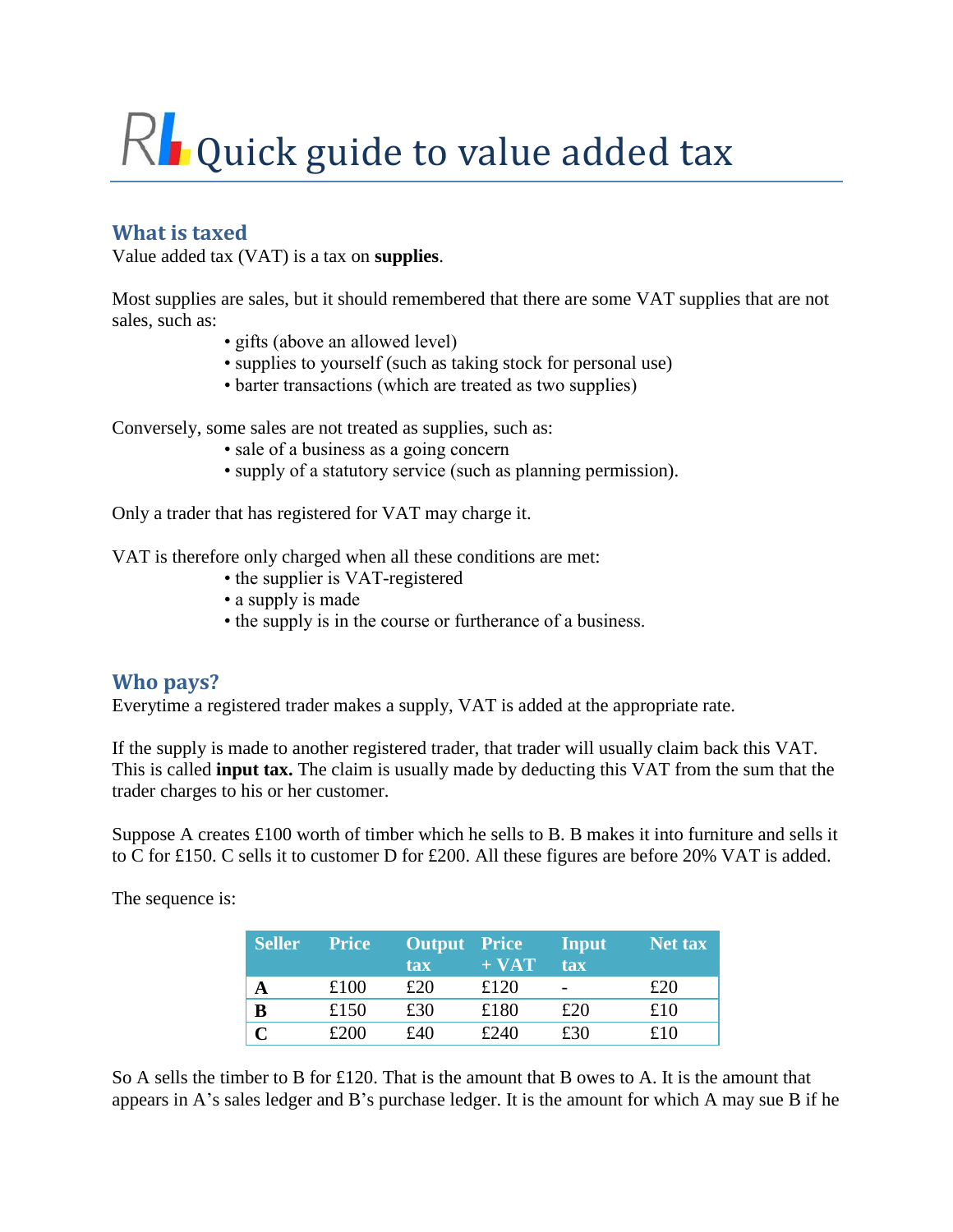does not pay.

This £20 is the **output tax.** There is no input tax, so the whole £20 is paid to HMRC.

B sells it to C for £180 of which £30 is output tax. B has already paid £20 VAT to A. This is **input tax**. B calculates output tax – input tax: £30 - £20 = £10, and pays £10 to HMRC.

C sells it to D for £240 of which £40 is output tax. C has £30 input tax. So C pays £10 to HMRC.

B created **value added** of £50, and pays 20% tax on this value added, hence the name "value added tax". This is £10, as shown above. C has done the same.

So in this example, £40 VAT has been added to the £200 sale price. This has been collected in three stages: £20 from A, £10 from B, and £10 from C.

VAT is therefore ultimately paid by the **final consumer** as the previous purchasers claim back the VAT they have paid.

VAT has been popular with governments as it is a difficul tax to evade. In the example above, B and C will both want to claim back their input tax which imposes an effective check on A and B to pay it as output tax.

VAT also means that the government receives its revenue in instalments. It does not have to wait until the final sale, as happened under the previous system of purchase tax.

# **Value subtracted**

This system works even if value is **subtracted**. Suppose in our example that C is also a registered trader. He sells the furniture to D for £120. In other words, he makes a loss of £80.

The sequence now is:

| <b>Seller</b> | <b>Price</b> | <b>Output</b> Price<br><b>tax</b> | $+ VAT$ | Input<br><b>tax</b> | Net tax |
|---------------|--------------|-----------------------------------|---------|---------------------|---------|
| A             | £100         | £20                               | £120    |                     | £20     |
| B             | £150         | £30                               | £180    | £20                 | £10     |
| $\mathbf C$   | £200         | £40                               | £240    | £30                 | £10     |
|               | £120         | f24                               | £144    | £40                 | f(16)   |

In this case, D claims back £40 input tax against £24 output tax and so gets a rebate of £16.

If D has other VAT to pay for that quarter, the rebate of £16 is netted off. Otherwise HMRC will send a cheque or credit transfer for £16. Unless HMRC has reason to suspect that something is wrong, this payment is usually made promptly.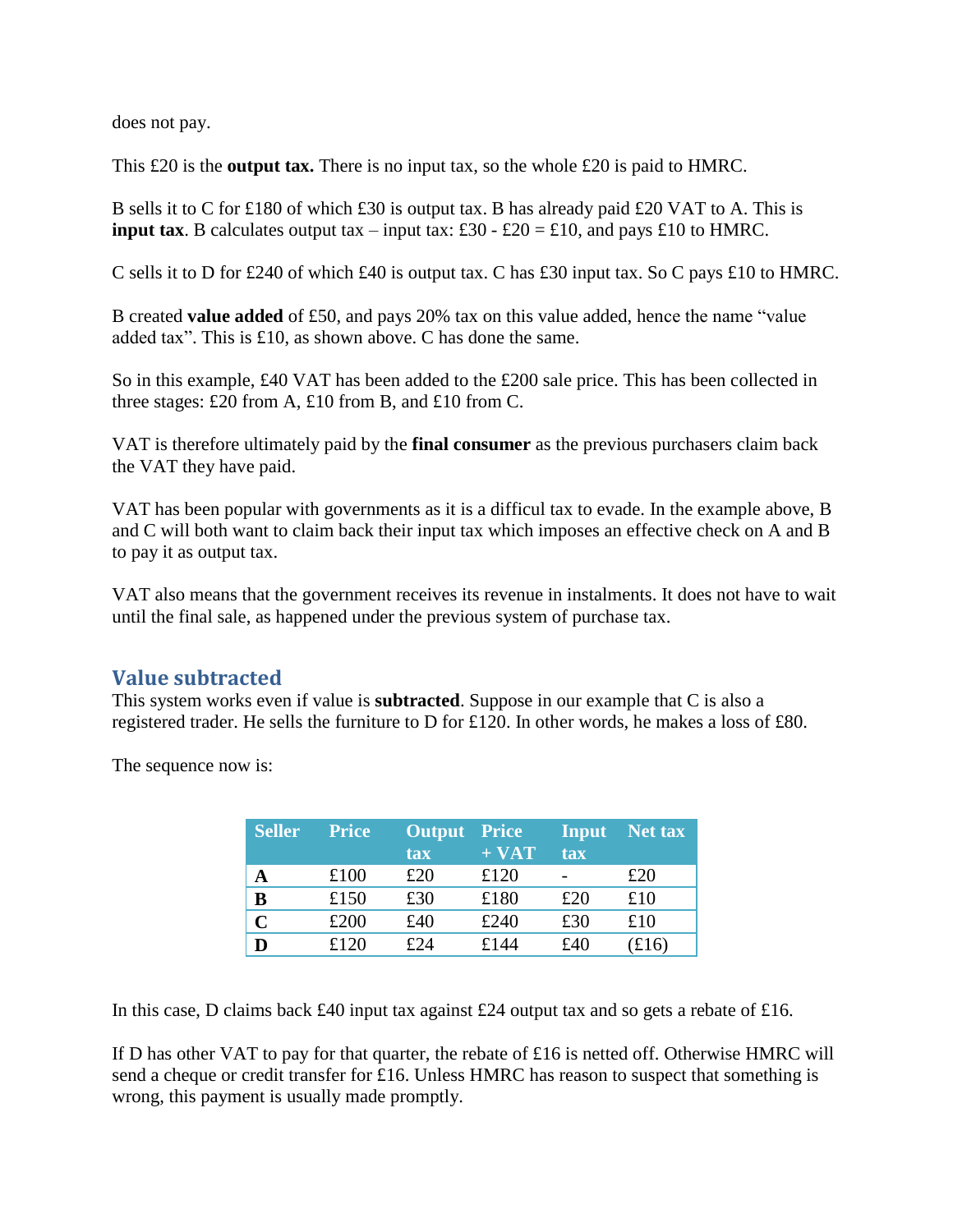### **VAT returns**

The example considers the position of a single item. If, unusually, that was the only transaction that A, B and C made, the tables above would represent their VAT position.

In practice, traders do not identify items specifically in this way. They simply add up all their output tax for a period, add up all their input tax for the same period, subtract the latter from the former, and either pay the difference or claim it back from HMRC.

In general, no distinction is made between capital and revenue items, as there is for income tax and corporation tax. A company that buys a new lathe or photocopier can claim back all the input tax on it.

There are a few items where a business may not claim back input tax, these are:

- items for personal use rather than business use,
- cars (with a few limited exceptions),
- business entertainment.

# **Tax point**

VAT is charged at the **tax point**.

This is the date the supply is made, except that:

• the tax point is brought forward if payment is made in full before supply, or

• the tax point is moved back to the invoice date, if the invoice is sent within 14 days of the supply (or a longer period agreed with HMRC).

# **VAT periods**

The VAT period is usually three months. This gives three sets of **stagger periods:**

- ending 31 January, 30 April, 31 July, 31 October
- ending 28/29 February, 31 May, 31 August, 30 November
- ending 31 March, 30 June, 30 September, 31 December.

The trader can choose which stagger period to use. Most traders choose the one that coincides with its year end.

A trader may choose to make monthly

## **Who is registered for VAT?**

There are two types of registration: compulsory and voluntary.

**Compulsory registration** applies when either:

- you have reached the registration threshold in the last 12 months; or
- you expect to reach the threshold in the next 30 days.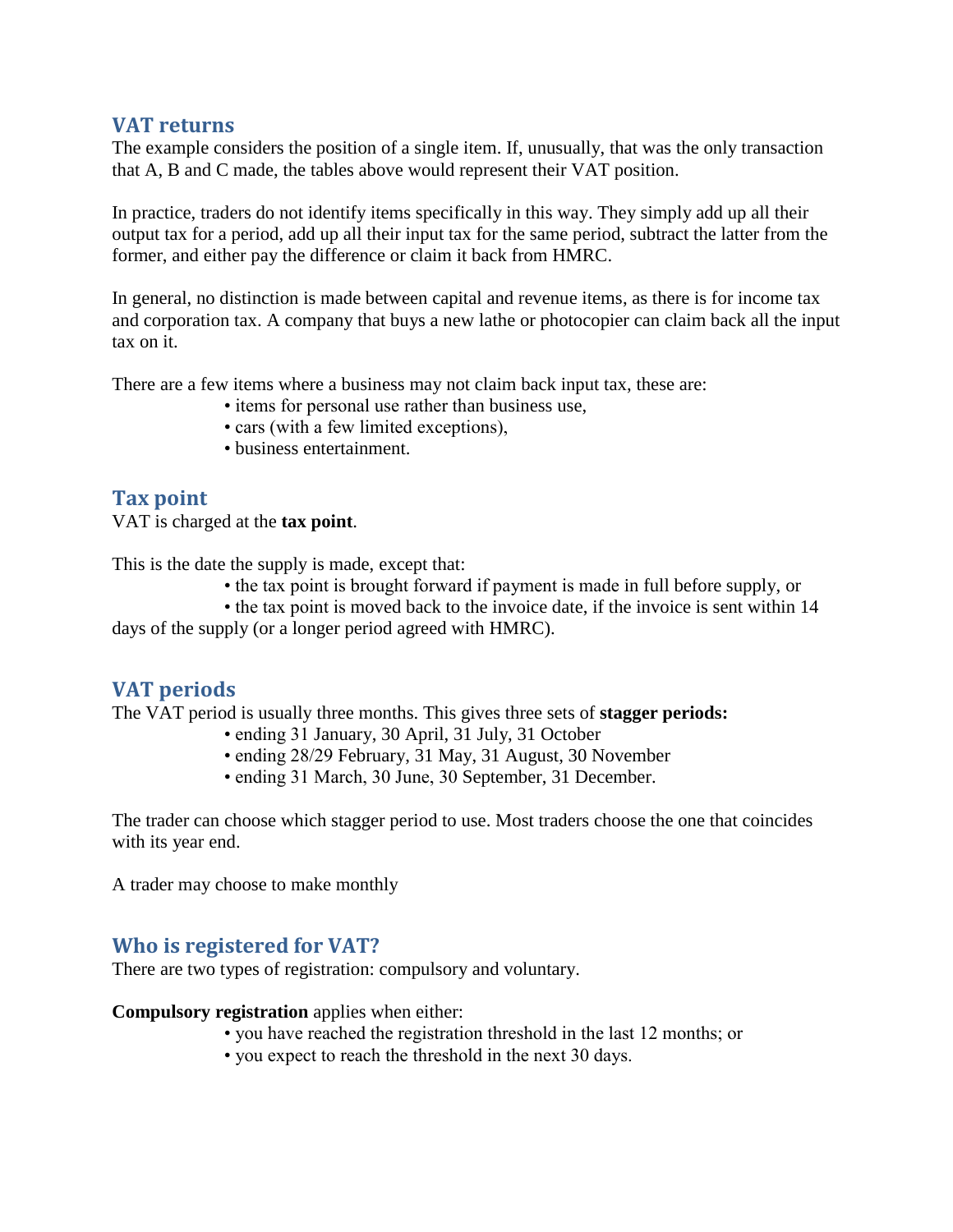The registration threshold changes each year on 1 April. For the year from 1 April 2011, it is £73,000. There are tough penalties for not registering when you should have done, so you should keep a track of turnover.

Note that the threshold applies to *turnover*, not to profit.

**Voluntary registration** is when someone *chooses* to register even though they do not have to.

Someone is likely to do this:

- when all their customers are VAT-registered
- when most of their supplies are zero-rated, or
- if the trader wants to hide that his turnover is low.

Note that it is the person who is registered, not the business. So if an individual registers for VAT as an accountant, but also compiles crossword puzzles, he must charge VAT on both business supplies (as indeed I do). If someone has a separate business where they do not want to charge VAT, they may be able to avoid this by forming a partnership.

The registration can be for an individual, a partnership, a company or for a group of companies, or almost any other type of business entity.

When a person is registered, they are given a VAT number which is nine digits long. It is usually grouped in the form 123 4567 89.

When a business registers, it may claim back VAT on any goods purchased in the previous three years for the business and still held by it. It may claim VAT on services provided in the previous six months.

A business may deregister for VAT if its annual turnover falls below a limit. This is currently £71,000.

## **What is the rate of VAT?**

From 4 January 2011, the standard rate of VAT is 20%.

In effect, every supply comes within the scope of one of five treatments for VAT:

- standard-rated at 20%
- reduced-rated at 5%
- zero-rated at 0%
- exempt
- outside the scope of VAT.

The first three of these constitute taxable supplies. A registered trader may claim back input tax that relates to such supplies.

All taxable supplies are subject to the standard rate of 20% unless they are specifically listed in a schedule for one of the next three categories.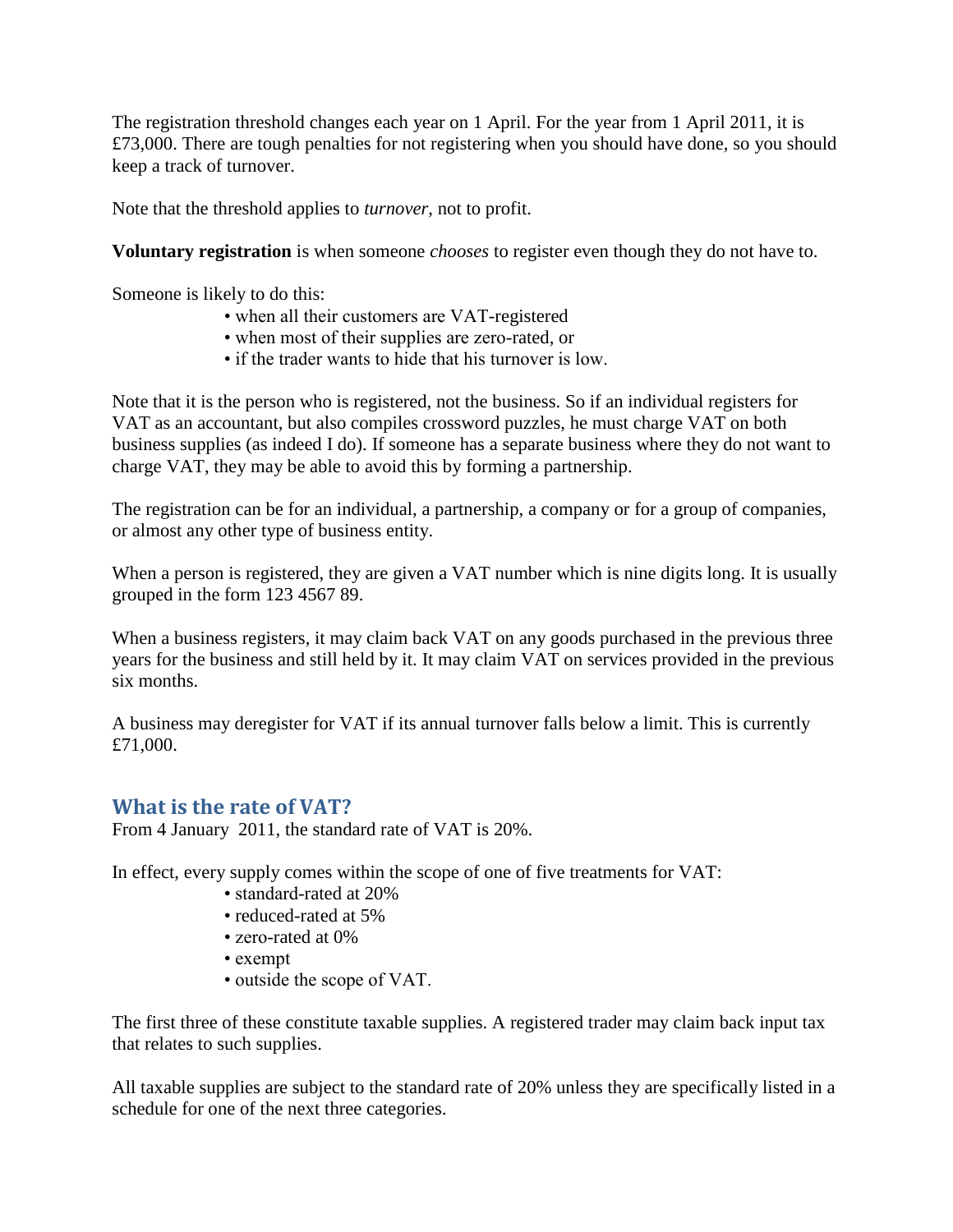The reduced rate of 5% applies to domestic fuel (electricity, gas etc) to private homes and charity buildings. It also applies to some environmental products and to a few other items.

Zero-rating applies to food, children's clothing, international transport, water to domestic premises, a few charitable items, books and magazines, new construction and some other items. It should be noted that VAT on land and buildings is a particularly complex area.

Exemption applies to banking, gambling, education, many financial services and other items, mostly of services.

A landlord can choose whether to standard-rate or exempt his rents. This is known as the **option to tax.** In general, landlords tend to want to use the option (as it means they can claim back input tax), whereas tenants do not. This is a matter to consider in rent negotiations.

In each case, you should be careful to check the exact scope of what is included in each item as this is not always obvious or an item may be subject to specific conditions. There is an article *Test Yourself: Rates of VAT* which illustrates some of the issues.

The final category covers supplies and payments that are completely ignored for VAT purposes. This includes wages, dividends, statutory charges and transfers of businesses as going concerns.

#### **VAT invoice**

The general requirement is that every supply must be supported by an invoice, issued by the supplier and showing his or her VAT number, among other information. The invoices must be numbered consecutively in one or more series.

There are less strict rules for invoices below £250, and significant relaxation for those below £25.

## **Partial exemption**

Partial exemption is why dentists sell toothbrushes.

If a business makes taxable supplies, it can claim back all its input tax. If a business makes exempt supplies, it can claim back none of its input tax.

So what happens if it makes both taxable and exempt supplies? It can claim back some of its input tax.

A good example is an optician who may make exempt supplies of eye tests, and standard-rated supplies of spectacles and contact lenses.

The answer is that claim back all the input tax that is directly attributable to taxable supplies, such as the purchase of spectacle frames and lenses.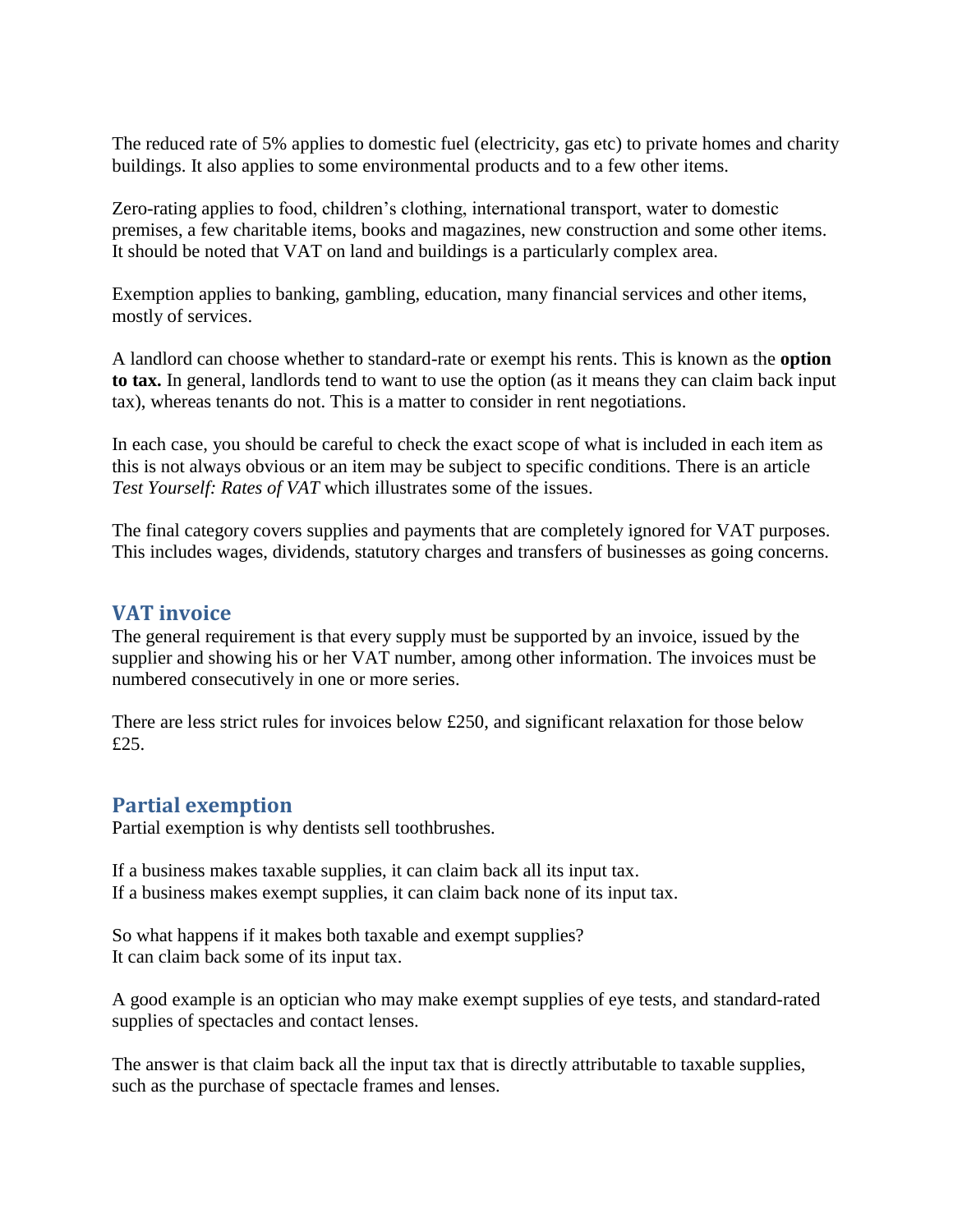You claim back none of the input tax that is directly attributable to exempt supplies, such as eyetesting equipment.

For other items, such as overheads of maintaining premises, the input tax is split in some equitable ratio between the taxable and exempt supplies. So the optician will claim all the input tax of items directly attributable to supplying glasses etc, plus a percentage of overheads.

And dentists? There is a de minimis level of £625 a month (unchanged from 1994). If your exempt supplies are below this figure, you may claim back all your input tax and not bother with partial exemption.

So dentists started selling toothbrushes which are standard-rated. They may only make a few pounds profit, but it meant that they went from being wholly exempt to partially exempt. And if their exempt input tax was below the limit, suddenly they could claim back all their input tax.

To stop this, in 1994 it was made a further requirement that the exempt input tax must not exceed 50% of all purchases. By then dentists had got used to selling toothbrushes.

## **Bad debts**

Suppose a supplier issues an invoice for £1,000 plus £200 VAT, and the customer fails to pay. Not only has the supplier lost  $\pounds1,000$  income, but he has also lost the  $\pounds200$  that must still be paid to HMRC. VAT is a tax on supplies, and the supply has been made. Indeed for five years until 1978, it was not possible to claim any relief at all.

The present position is that the trader may claim bad debt relief for any debt that is at least six months old, where the business reasonably believes it will not be paid, and where it has written the debt off in its books.

The business may still pursue steps to recover the debt. If successful, the VAT again becomes payable.

# **Special schemes**

A business with a turnover of up to £150,000 a year may use the **flat-rate scheme.** VAT is charged in the normal way, but the business only pays a flat rate of VAT-inclusive turnover multiplied by a percentage selected from a table. This simplifies determining the VAT payable, and can result in having to pay less tax. There is a separate flat rate scheme for farmers.

A shop may find it impractical to issue an invoice for every packet of sweets or box of pins sold. They may use a **retail scheme** will allows them to account for VAT on their overall takings.

For **second-hand goods,** it is possible to account for VAT on the profit margin, rather than on the whole price. **Tour operators** may similarly accounts for VAT on their profit margins.

**Cash accounting** allows a business to determine its output tax and input tax according to when it is paid and when it pays it bills, rather than the usual tax point. Cash accounting may be used by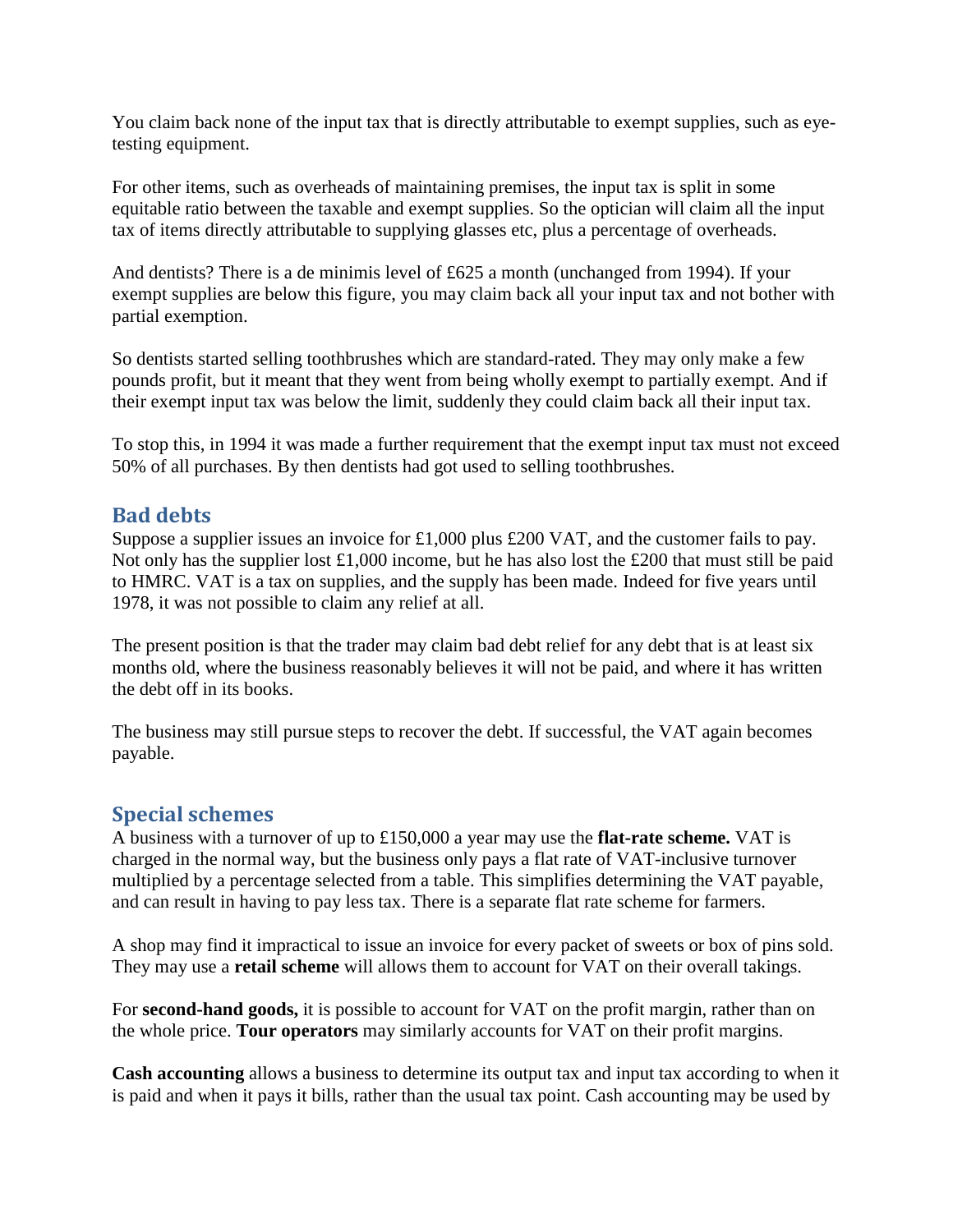a business with a turnover of up to £1.35 million. This simplifies the bookkeeping and means that the business gets bad debt relief automatically.

## **Import and export**

For VAT purposes, an import or export is between the UK and a country outside the European Union. A supply between the UK and another EU member state is an **acquisition** or **despatch**.

Exports are zero-rated. Imports are subject to VAT at the appropriate rate at import. This follows the same rules and procedures as for Customs duty.

Supplies of goods to another business in another EU state may be zero-rated, provided the supplier has the VAT number of the customer and shows that on the invoice. The customer then accounts for VAT in his or her home state. If a VAT number cannot be provided or where the supply is to a non-business customer, the supply must be taxed as if it were a UK supply.

For a supply of services to another EU state, the general rule is that from 1 January 2010, the supply is treated as being made in the country of the *customer* and not the supplier.

Goods are only exported, imported, acquired or despatched when they have physically crossed a national frontier. Evidence must be kept that they have done so.

This is a much simplified summary of an area where specialist advice may be needed.

## **Other provisions**

Where a person takes goods for personal use, there is a **self-supply.** VAT must be accounted for on the goods.

It is possible for a customer to raise an invoice on behalf of the supplier. A customer *must* raise an invoice for supplies of mobile phones and computer chips.

Under the **capital goods scheme,** a VAT charge can arise if a building acquired for business purposes changes to non-business use within ten years, or if computer equipment above a high threshold changes to no-business use within five years.

## **Payment**

VAT is paid or refunded for every VAT period. From 1 April 2010, most VAT returns must be filed on-line. From 1 April 2012, all VAT returns must be.

For such returns, the deadline for payment is the last working day within one month and seven days after the end of the VAT period. So for a period ending on 31 July 2011, the VAT return and any payment should be with HMRC by 5 August 2012. (The  $6<sup>th</sup>$  and  $7<sup>th</sup>$  are a weekend.)